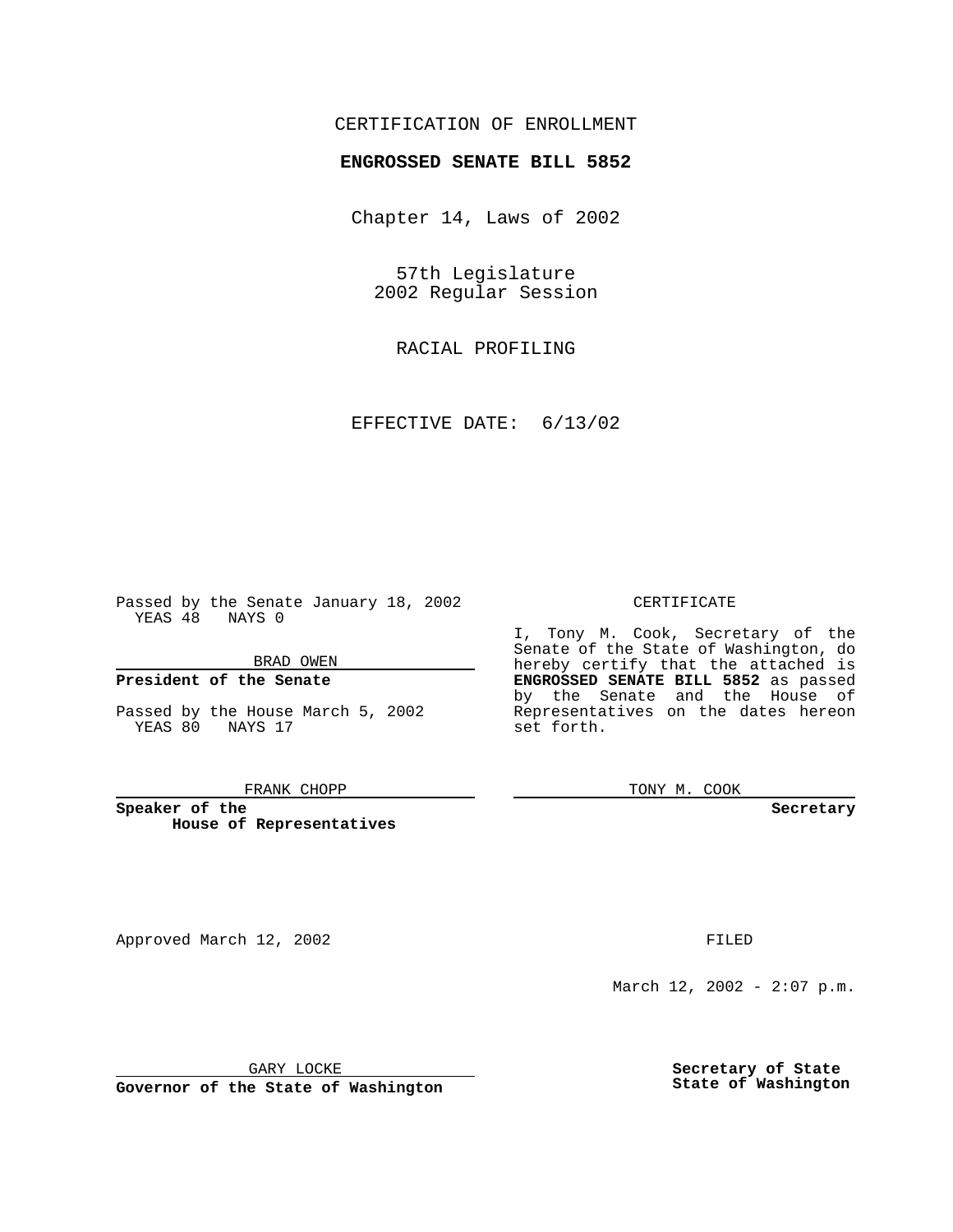# **ENGROSSED SENATE BILL 5852** \_\_\_\_\_\_\_\_\_\_\_\_\_\_\_\_\_\_\_\_\_\_\_\_\_\_\_\_\_\_\_\_\_\_\_\_\_\_\_\_\_\_\_\_\_\_\_

\_\_\_\_\_\_\_\_\_\_\_\_\_\_\_\_\_\_\_\_\_\_\_\_\_\_\_\_\_\_\_\_\_\_\_\_\_\_\_\_\_\_\_\_\_\_\_

Passed Legislature - 2002 Regular Session

**State of Washington 57th Legislature 2001 Regular Session By** Senators Franklin, Kline, Costa and Kohl-Welles Read first time 02/06/2001. Referred to Committee on Judiciary.

 AN ACT Relating to reporting on issues pertaining to racial profiling; adding new sections to chapter 43.101 RCW; and creating a new section.

BE IT ENACTED BY THE LEGISLATURE OF THE STATE OF WASHINGTON:

 NEW SECTION. **Sec. 1.** (1) The legislature declares that racial profiling is the illegal use of race or ethnicity as a factor in deciding to stop and question, take enforcement action, arrest, or search a person or vehicle with or without a legal basis under the United States Constitution or Washington state Constitution.

 (2) The legislature recognizes that the president of the United States has issued an executive order stating that stopping or searching individuals on the basis of race is not an effective law enforcement policy, that it is inconsistent with democratic ideals, especially the commitment to equal protection under the law for all persons, and that it is neither legitimate nor defensible as a strategy for public protection. The order also instructs the law enforcement agencies within the departments of justice, treasury, and interior to collect race, ethnicity, and gender data on the people they stop or arrest.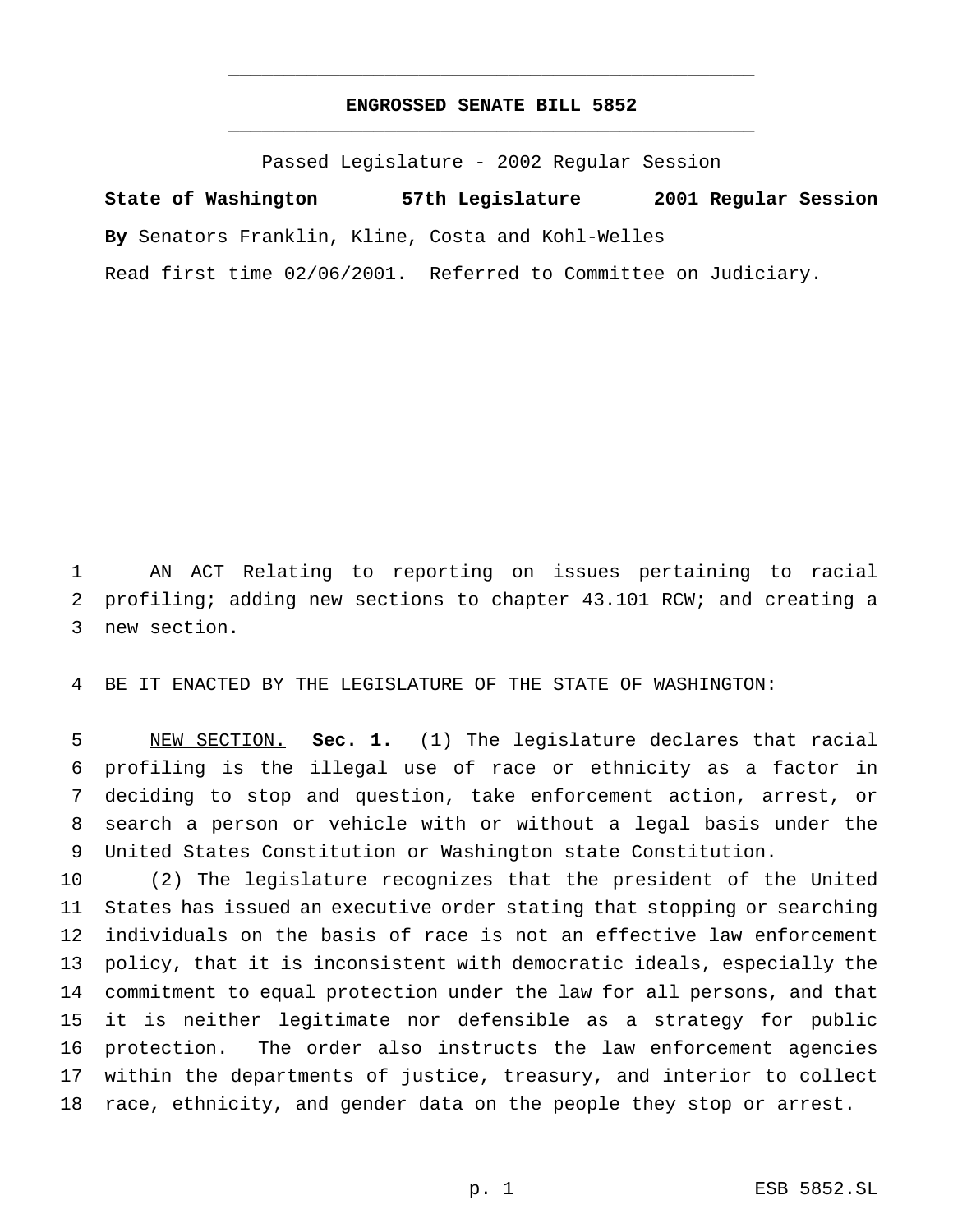(3) The legislature finds that the Washington state patrol has been in the process of collecting data on traffic stops and analyzing the data to determine if the patrol has any areas in its enforcement of traffic laws where minorities are being treated in a discriminatory manner. The legislature further finds that the Washington association of sheriffs and police chiefs has recently passed a resolution condemning racial profiling and has reaffirmed local law enforcement agencies' commitment to ensuring the public safety and the protection of civil liberties for all persons. The association also restated its goal of implementing policing procedures that are fair, equitable, and constitutional.

 NEW SECTION. **Sec. 2.** A new section is added to chapter 43.101 RCW to read as follows:

 (1) Local law enforcement agencies shall comply with the recommendations of the Washington association of sheriffs and police chiefs regarding racial profiling, as set forth under (a) through (f) of this subsection. Local law enforcement agencies shall:

 (a) Adopt a written policy designed to condemn and prevent racial profiling;

 (b) Review and audit their existing procedures, practices, and training to ensure that they do not enable or foster the practice of racial profiling;

 (c) Continue training to address the issues related to racial profiling. Officers should be trained in how to better interact with persons they stop so that legitimate police actions are not misperceived as racial profiling;

 (d) Ensure that they have in place a citizen complaint review process that can adequately address instances of racial profiling. The process must be accessible to citizens and must be fair. Officers found to be engaged in racial profiling must be held accountable 31 through the appropriate disciplinary procedures within each department; (e) Work with the minority groups in their community to appropriately address the issue of racial profiling; and

 (f) Within fiscal constraints, collect demographic data on traffic stops and analyze that data to ensure that racial profiling is not occurring.

 (2) The Washington association of sheriffs and police chiefs shall coordinate with the criminal justice training commission to ensure that